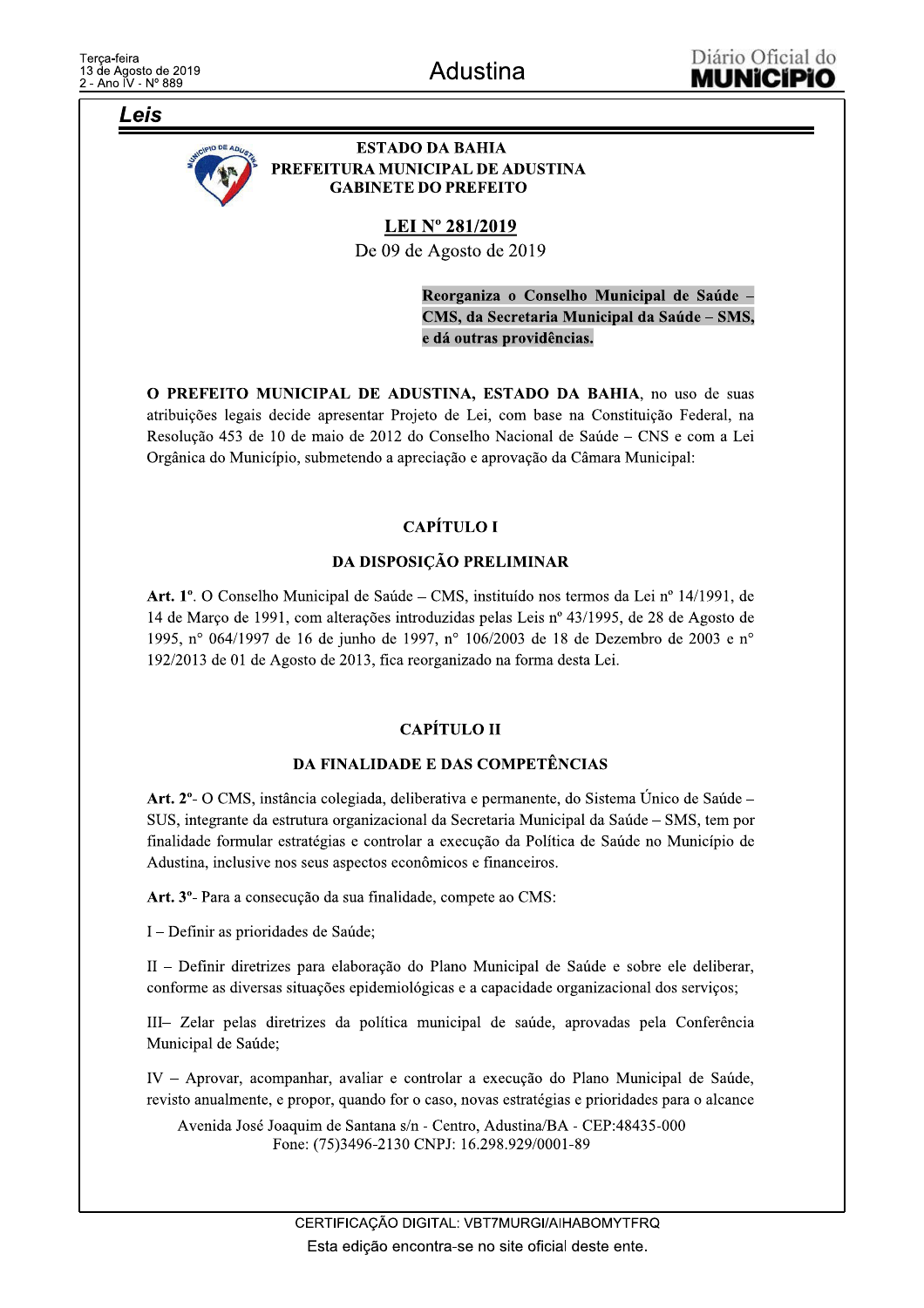

dos objetivos formulados a partir das diretrizes emanadas da Conferência Municipal de Saúde, no equacionamento de questões do interesse sanitário municipal;

V - Deliberar sobre prestação de contas, balancetes e diversos demonstrativos econômicofinanceiros, referentes à movimentação de recursos do Fundo Municipal de Saúde;

VI-Aprovar, anualmente, e acompanhar o andamento da Programação Anual de Saúde;

VII - Definir critérios para elaboração de contratos ou convênios entre o setor público e as entidades privadas de saúde, no que se refere à prestação de serviços de saúde;

VIII – Apreciar quaisquer outros assuntos que lhe forem submetidos;

 $IX - Organizar seu Regimento Interno;$ 

X - Analisar, discutir e aprovar o Relatório Anual de Gestão - RAG, com a prestação de contas e informações financeiras, repassadas em tempo hábil aos conselheiros, apresentado pelo (a) Secretário (a) Municipal de Saúde;

XI - Acompanhar, avaliar, fiscalizar os recursos, ações e serviços de saúde prestados à população pelos órgãos e entidades públicos e privados integrantes do SUS no âmbito municipal;

XII - Propor critérios para a promoção e execução financeira e orçamentária do Fundo Municipal de Saúde, acompanhando a movimentação e a destinação dos recursos;

XIII – Estabelecer diretrizes quanto à localização e o tipo de unidades prestadoras de serviços públicas e privadas, no âmbito do SUS;

XIV – Exercer outras competências, dentro de sua finalidade.

# **CAPÍTULO III**

# DA COMPOSIÇÃO

Art. 4° - O Conselho Municipal de Saúde – CMS é composto por 08 (oito) membros, aos quais deve ser atribuído o tratamento de conselheiro, conforme abaixo discriminado:

#### I - DOS GESTORES E PRESTADORES DE SERVIÇOS (25%);

- A) 01 (um) Representante da Secretaria Municipal de Saúde;
- B) 01 (um) Representante da Secretaria Municipal de Educação ou 01 (um) Representante dos Prestadores de Serviços;

# II - DOS TRABALHADORES DA SAÚDE (25%)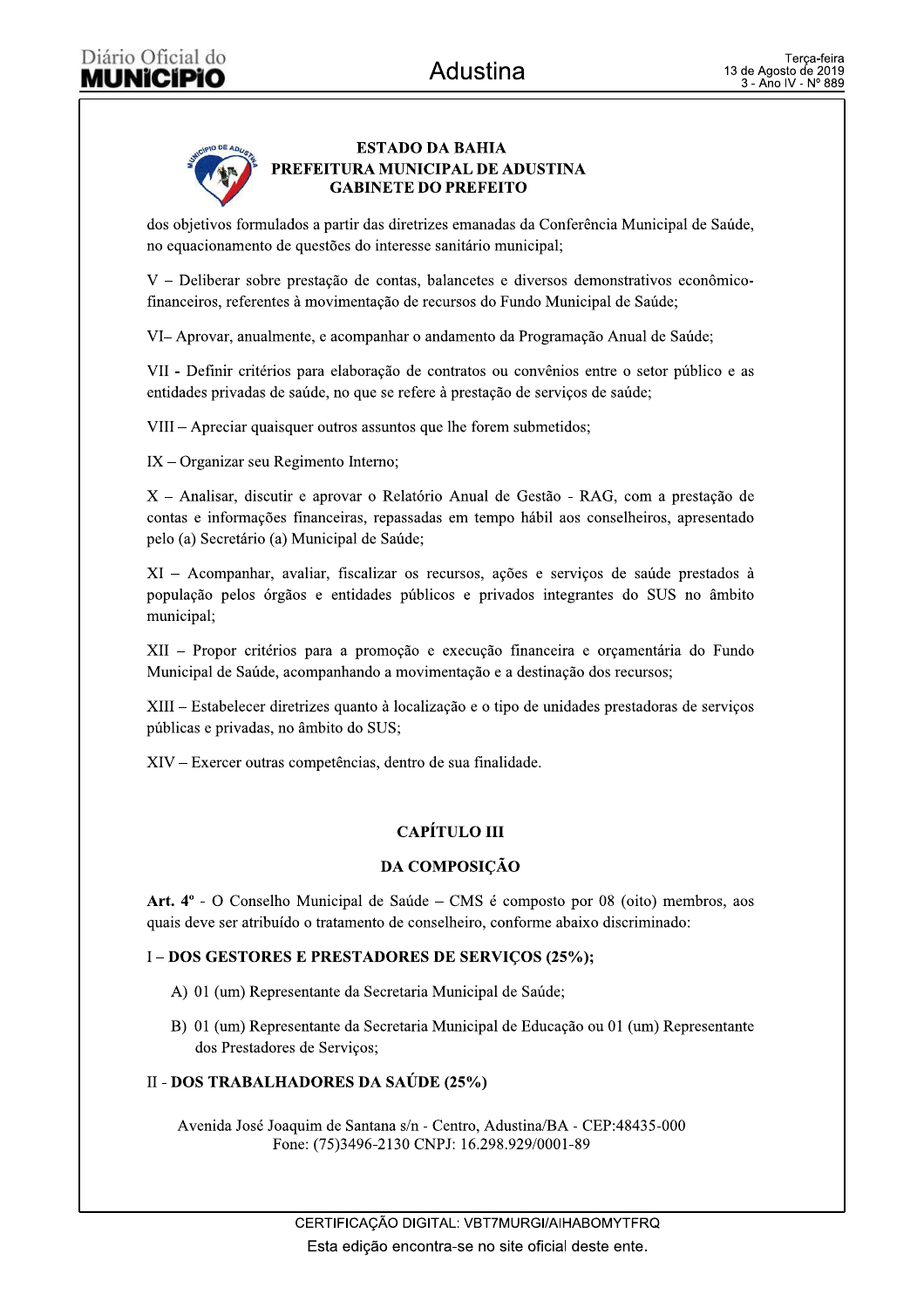

- A) 01 (um) Representante dos Trabalhadores na área da saúde de Nível Superior;
- B) 01 (um) Representante dos Trabalhadores na área da saúde de Nível Médio;

### $III - DOS USUÁRIOS (50%)$

- A) 01 (um) Representantes de entidades congregadas de sindicatos, centrais sindicais;
- B) 02 (dois) Representantes de confederações e federações de trabalhadores rurais e urbanos:
- C) 01 (um) Representante de organizações religiosas;

Parágrafo primeiro – A cada titular do CMS corresponderá um suplente.

**Parágrafo segundo** – O Secretário Municipal da Saúde, membro nato, deve ser substituído, em suas faltas ou impedimentos, por seu substituto legal ou regulamentar.

**Parágrafo terceiro** – Os membros do Conselho referidos nas alíneas do inciso I do caput deste artigo, exceto da alínea "a", devem ser nomeados por ato do Poder Executivo.

Parágrafo quarto - Os membros do Conselho referidos nas alíneas do inciso II e nas alíneas do III do caput deste artigo, devem ser nomeados por ato do Poder Executivo, após eleição a ser realizada nos termos do Capítulo IV desta Lei.

Parágrafo quinto – Os membros do Conselho devem ser substituídos, em suas faltas ou impedimentos, pelos respectivos suplentes, a serem indicados pelos órgãos ou entidades representadas e nomeados por ato do Poder Executivo.

# **CAPITULO IV**

# **DA ELEICÃO**

Art. 5° - A Secretaria Municipal da Saúde – SMS deve publicar portaria com a indicação da comissão eleitoral responsável pela eleição dos Membros do CMS de que tratam os incisos II e III do caput do art. 4º desta Lei, conforme definido em decreto do Poder Executivo.

Parágrafo primeiro – A comissão deve publicar edital de convocação, com pauta e local da eleição dos membros do CMS.

Parágrafo segundo – Em não havendo representação dos usuários discriminados nas alíneas do inciso II do art. 4º desta Lei, o plenário da eleição deve eleger outro membro dentre as demais representações de usuários presentes.

# **CAPITULO V**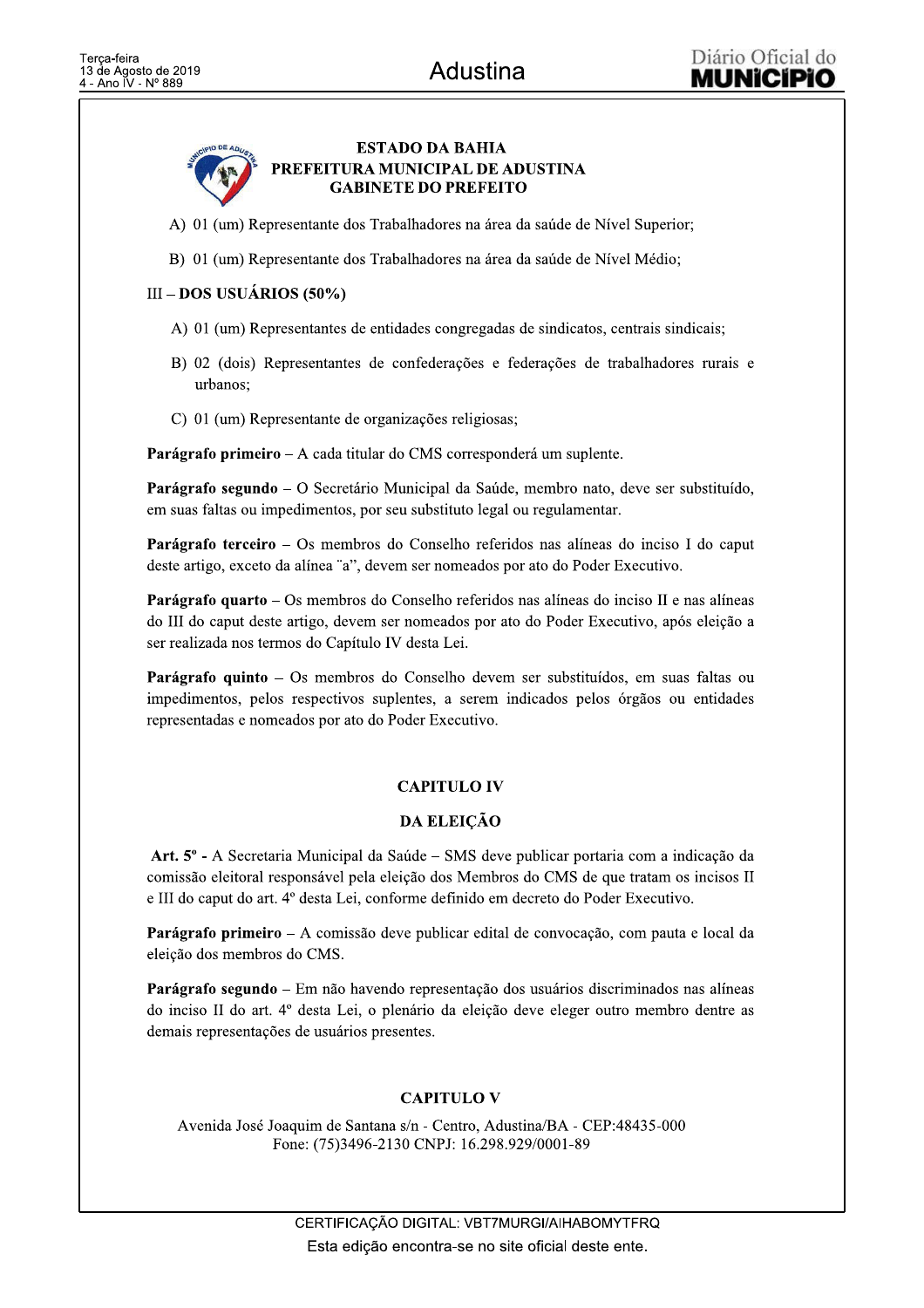

### **DO MANDATO**

Art. 6° - O mandato dos membros do Conselho Municipal de Saúde – CMS, bem como de seus suplentes, é de 02 (dois) anos, permitida recondução.

Parágrafo primeiro – As entidades que forem eleitas nos termos do inciso III do caput do art. 4<sup>°</sup> desta Lei tem o prazo de 05 (cinco) dias para proceder à indicação de seus representantes para fins de composição do Conselho, sob pena de serem substituídas na forma estabelecida pelo Regimento Interno do CMS.

Parágrafo segundo – Em caso de vacância, a vaga no CMS deve ser ocupada pela entidade suplente, obedecida a ordem de classificação estabelecida no processo eleitoral.

Parágrafo terceiro – Perde o mandato o conselheiro que, no período de 01 (um) ano, faltar, sem justificativa, a mais de 03 (três) reuniões consecutivas ou 05 (cinco) alternadas, devendo ser substituído automaticamente pelo conselheiro suplente.

Parágrafo quarto - Fica vedada a participação do conselheiro que tenha sido afastado do Conselho Municipal de Saúde por perda de mandato.

Parágrafo quinto - O Presidente do Conselho Municipal de Saúde deve ser eleito por seus membros, obedecendo o que dispõe a Resolução nº 453, de 10 de Maio de 2012, do Conselho Nacional de Saúde – CNS, ou de outra norma que venha a substituí-la, e de acordo com o regimento interno do CMS.

# **CAPITULO VI**

#### **DAS NORMAS GERAIS DE FUNCIONAMENTO**

Art. 7º - O Plenário é o órgão máximo de deliberações do Conselho Municipal de Saúde.

Parágrafo primeiro – As reuniões plenárias devem ser realizadas, ordinariamente, uma vez por mês e extraordinariamente, quando convocadas pelo presidente ou por requerimento da maioria dos membros.

Parágrafo segundo – O dia e a data das reuniões, bem como o quórum para a sua realização, devem ser fixadas no Regimento Interno.

**Parágrafo terceiro** – Os membros do CMS de que tratam as alíneas do inciso III do caput do art. 4º desta Lei podem ser substituídos mediante solicitação das instituições que representam.

Parágrafo quarto – Cada membro do CMS terá direito a um único voto na seção plenária, com exceção do Presidente, que havendo empate proferirá o voto de desempate.

Art. 8° - O Plenário do Conselho Municipal de Saúde – CMS deve manifestar-se por meio de resoluções, recomendações, moções e outros atos deliberativos.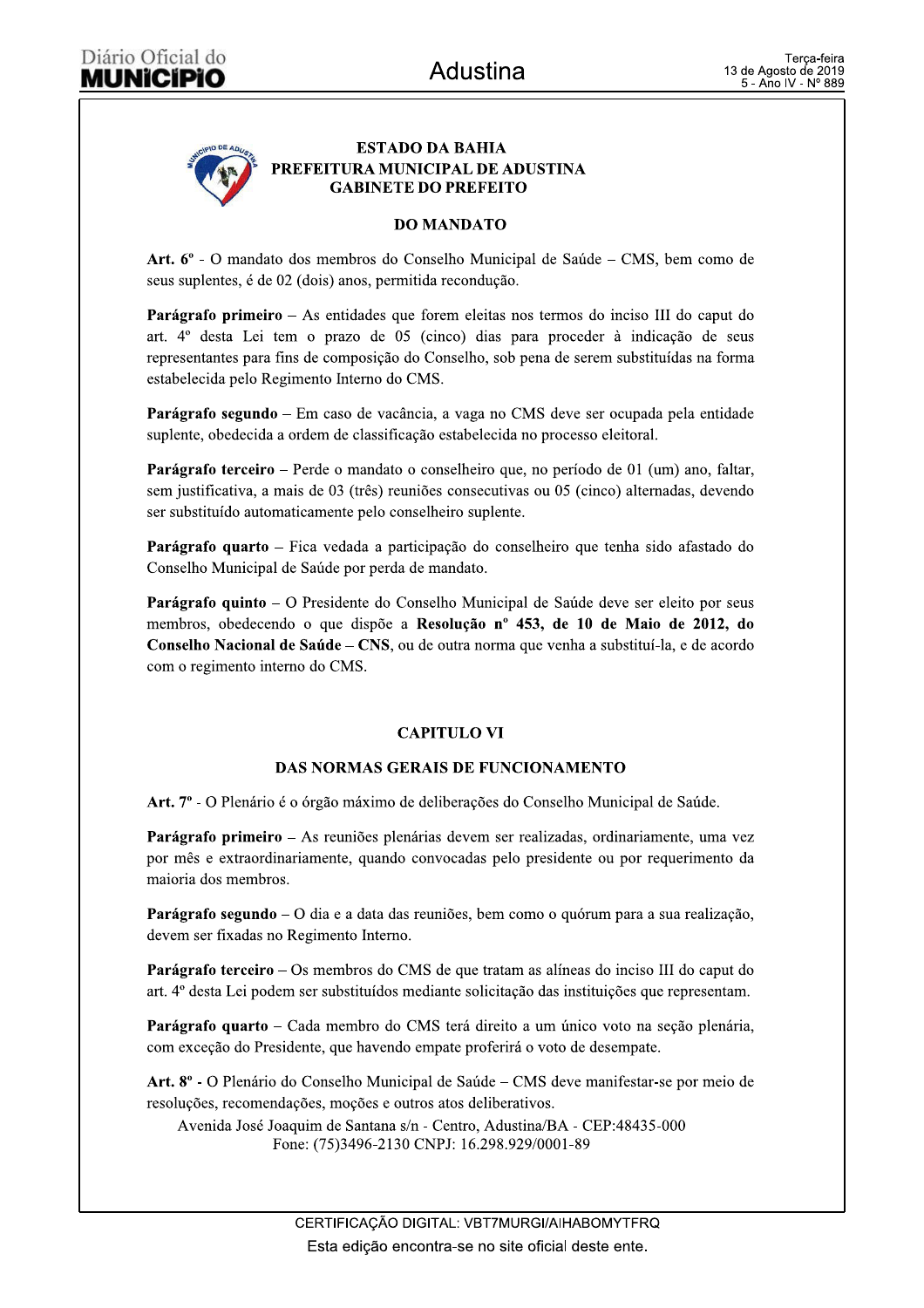

Parágrafo único – As resoluções dispostas no caput deste artigo devem obrigatoriamente ser homologadas pelo Chefe do Poder Executivo Municipal, no prazo máximo de 30 (trinta) dias, sendo-lhe dada publicidade.

Art. 9<sup>°</sup> - As sessões ordinárias e extraordinárias do CMS devem ser previamente divulgadas e abertas ao público.

Art. 10<sup>o</sup> - O Conselho Municipal de Saúde deve ter uma Mesa Diretora, órgão operacional de execução e implementação de suas decisões sobre o Sistema Unico de Saúde no Município, eleita entre os Conselheiros Titulares na primeira reunião ordinária do Pleno, respeitando-se a paridade expressa nesta Lei.

Parágrafo primeiro – A Mesa Diretora do Conselho Municipal de Saúde deve ser composta por 04 (quatro) membros, assim distribuída;

I - Presidente: II - Vice- Presidente;  $III - 1<sup>o</sup>$  Secretário; IV -  $2^{\circ}$  Secretário;

**Parágrafo segundo** – O mandato dos membros da Mesa Diretora deve ser de 01 (um) ano, sendo permitida recondução através de rodízio para o mandato subsequente.

Art. 11º - As decisões do Conselho Municipal de Saúde devem ser adotadas mediante maioria simples, ressalvados os casos regimentais nos quais se exija quórum especial.

Art. 12° - O CMS deve contar com uma Secretaria Executiva, para desempenho de atividades e/ou serviços de apoio técnico-administrativo.

Art. 13º - As normas de funcionamento do CMS e o detalhamento de suas atribuições, com base na respectiva competência, devem ser fixados no seu Regimento Interno, a ser aprovado pelo pleno do Conselho.

Art. 14º - A atuação como membro do Conselho Municipal de Saúde não é remunerada, sendo, para todos os efeitos, considerada como público relevante.

**Parágrafo Único** – Aos servidores públicos municipais que forem membros do CMS é assegurado abono de faltas em decorrência de participação nas reuniões ou em outras atividades do Conselho.